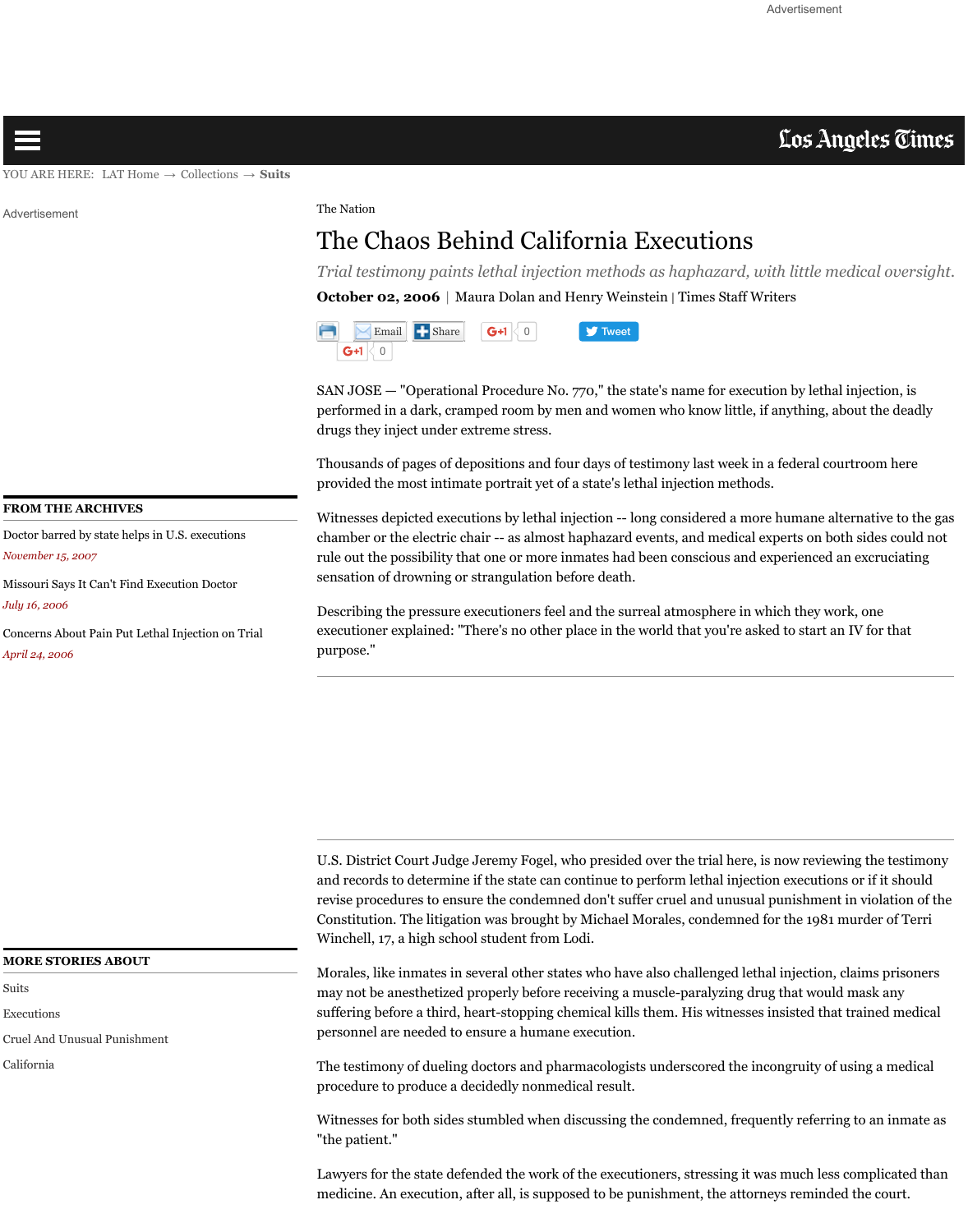A nurse working in the jammed room said she she could not see. The same nurse said she did the drugs. She had simply found it "in the gas chamber."

To prevent the executioners from being seen or red light. A doctor who filled out execution records and the room was so data to use a flagher to use a flagher see what he was writing.

The IV bags hang from ducts so high that it working properly, testified Dr. Mark Heath, a Columbia A member of the execution team said in a depo

The executioners are chosen from among a gro medical training as registered nurses, background scare

A prison employee was chosen as team leader  $\epsilon$ under care for post-traumatic stress caused, he prison system." That executioner, who was taking antidepressed for also had been discrepanced for a drunk  $\mu$ driving conviction.



## **From the Web**

If you have a computer you should try th

**Vikings: Free Online Game**